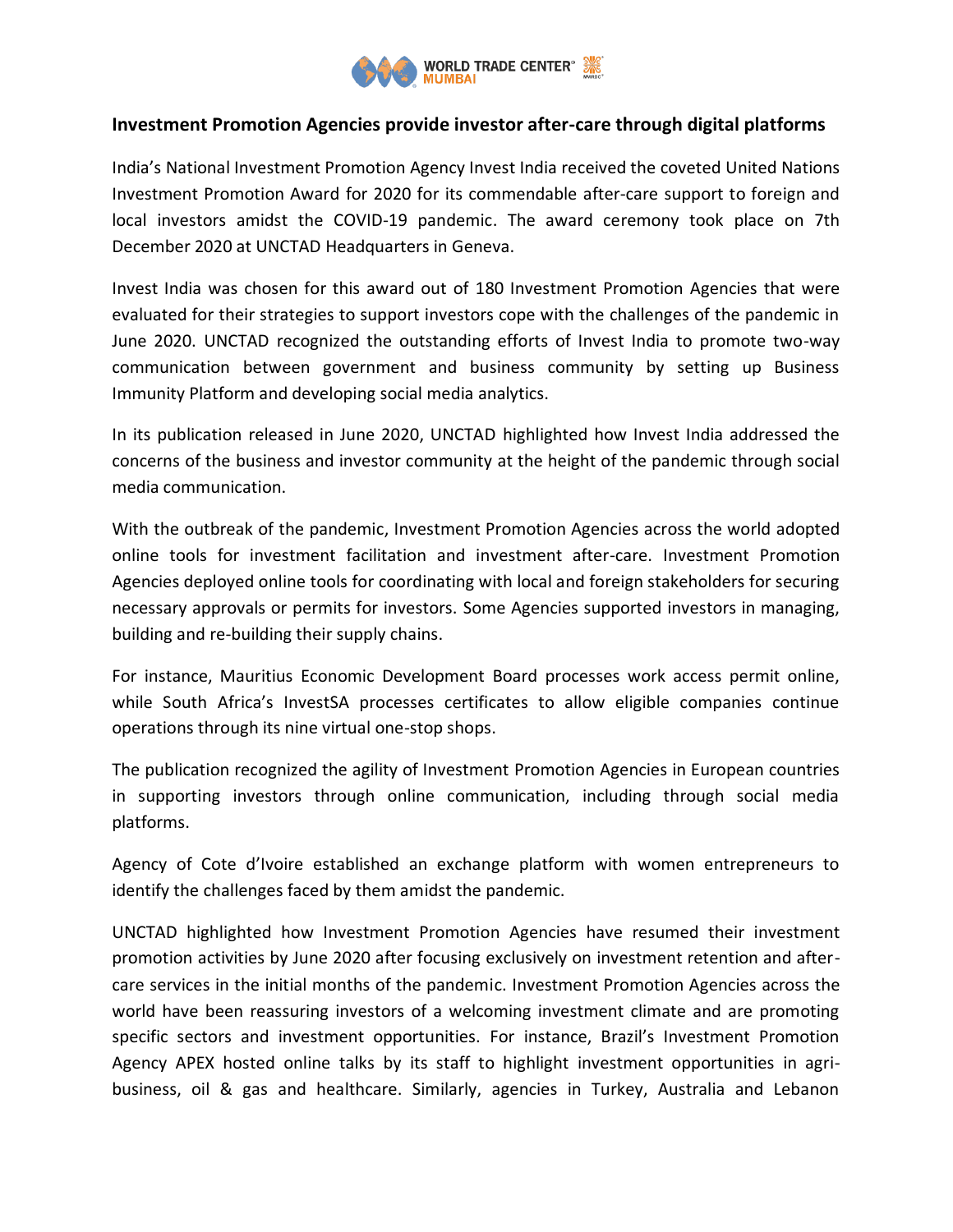

organised online programmes to outline investment opportunities in the services and manufacturing sectors of their respective countries.

The Bangladesh Investment Development Authority organised a series of bilateral online investment events jointly with the country's embassies abroad and local chambers of commerce.

Agencies in Germany and Bahrain position their markets as regional logistics and manufacturing hubs for food and pharmaceutical sectors. Around 38% of these Agencies oriented their online services and communication towards recovery and post-COVID preparedness, UNCTAD noted in its publication.

UNCTAD underscored the need for cooperation among World Association of Investment Promotion Agencies, CAIPA and the ANIMA Investment Network of Investment Promotion Agencies to provide necessary support for foreign investors in this challenging time.

## **Notifications**

## **PIB**

India needs to bridge 8.24 million tonne demand-supply gap in fisheries sector

<https://www.pib.gov.in/PressReleasePage.aspx?PRID=1678838>

Invest India wins UNCTAD's Investment Promotion Award 2020

<https://www.pib.gov.in/PressReleasePage.aspx?PRID=1678902>

Indian economy to bounce back from effects of COVID-19 disruption

<https://www.pib.gov.in/PressReleasePage.aspx?PRID=1678796>

Ministry issues draft norms of Technical Specifications of Floating Structures

<https://www.pib.gov.in/PressReleasePage.aspx?PRID=1678806>

## **CBIC**

Extension of levy of Anti-dumping Duty on imports of "Float Glass"